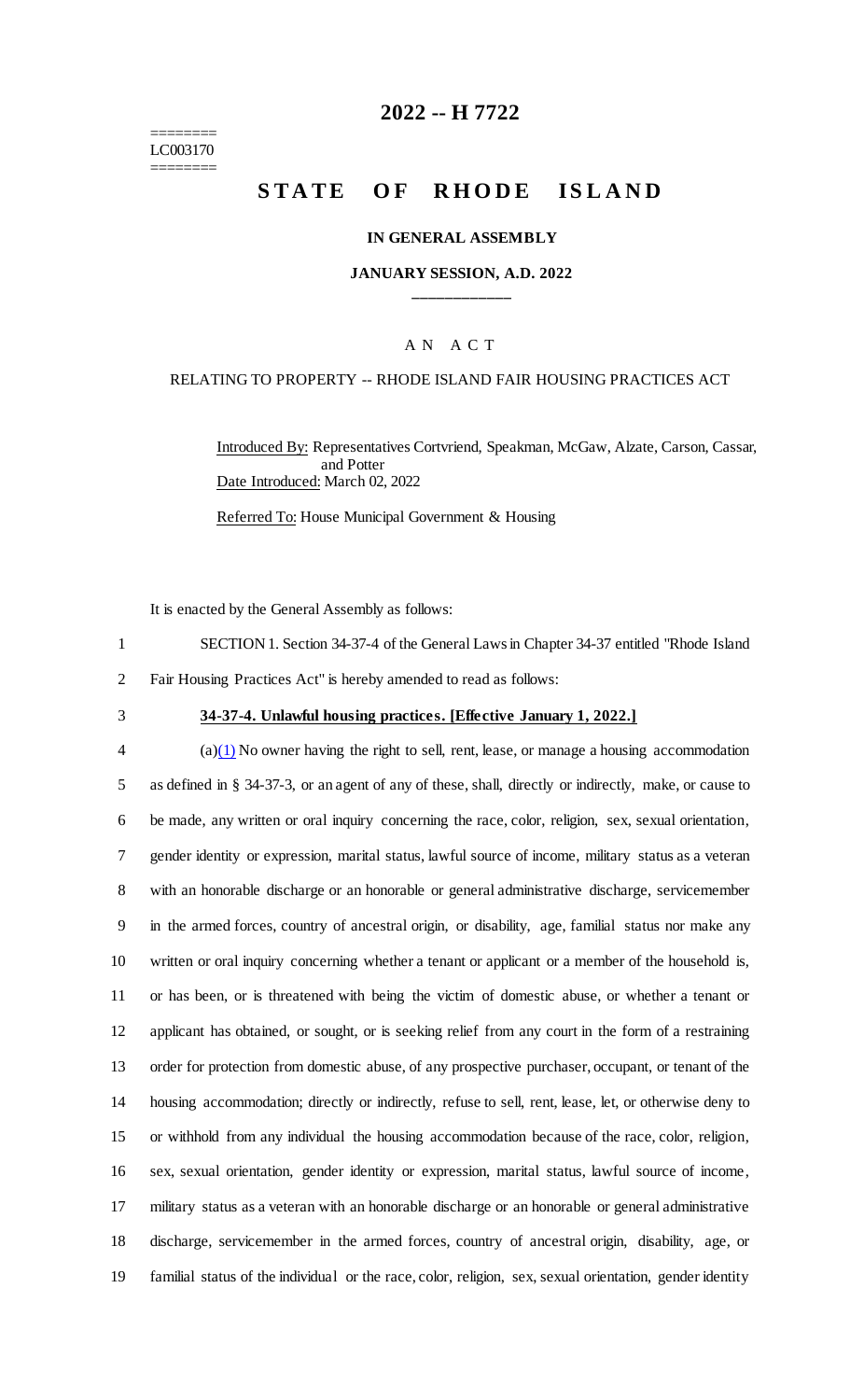or expression, marital status, lawful source of income, military status as a veteran with an honorable discharge or an honorable or general administrative discharge, servicemember in the armed forces, country of ancestral origin or disability, age, or familial status of any person with whom the individual is or may wish to be associated; or shall, or on the basis that a tenant or applicant, or a member of the household, is or has been, or is threatened with being, the victim of domestic abuse, or that the tenant or applicant has obtained, or sought, or is seeking, relief from any court in the form of a restraining order for protection from domestic abuse. Nor shall an owner having the right to sell, rent, lease, or manage a housing accommodation as defined in § 34-37-3, or an agent of any of these, directly or indirectly, issue any advertisement relating to the sale, rental, or lease of the housing accommodation that indicates any preference, limitation, specification, or discrimination based upon race, color, religion, sex, sexual orientation, gender identity or expression, marital status, lawful source of income, military status as a veteran with an honorable discharge or an honorable or general administrative discharge, servicemember in the armed forces, country of ancestral origin, disability, age, familial status, or on the basis that a tenant or applicant or a member of the household is, or has been, or is threatened with being the victim of domestic abuse, or that the tenant or applicant has obtained, or sought, or is seeking relief from any court in the form of a restraining order for protection from domestic abuse, or shall, directly or indirectly, discriminate against any individual because of his or her race, color, religion, sex, sexual orientation, gender identity or expression, marital status, lawful source of income, military status as a veteran with an honorable discharge or an honorable or general administrative discharge, servicemember in the armed forces, country of ancestral origin, disability, age, familial status, or on the basis that a tenant or applicant or a member of the household is, or has been, or is threatened with being the victim of domestic abuse, or that the tenant or applicant has obtained, or sought, or is seeking relief from any court in the form of a restraining order for protection from domestic abuse, in the terms, conditions, or privileges of the sale, rental, or lease of any housing accommodation or in the furnishing of facilities or services in connection with it. Nor shall an owner having the right to sell, rent, lease, or manage a housing accommodation as defined in § 34-37-3, or an agent of any of these, directly or indirectly, misrepresent the availability of a housing accommodation or delay the processing of applications relating to the sale, rental, or lease of the housing accommodation based upon an individual's race, color, religion, sex, sexual orientation, gender identity or expression, marital status, lawful source of income, military status as a veteran with an honorable discharge or an honorable or general administrative discharge, servicemember in the armed forces, country of ancestral origin, disability, age, familial status, or on the basis that a tenant or applicant or a member of the household is, or has been, or is threatened with being the victim of domestic abuse, or that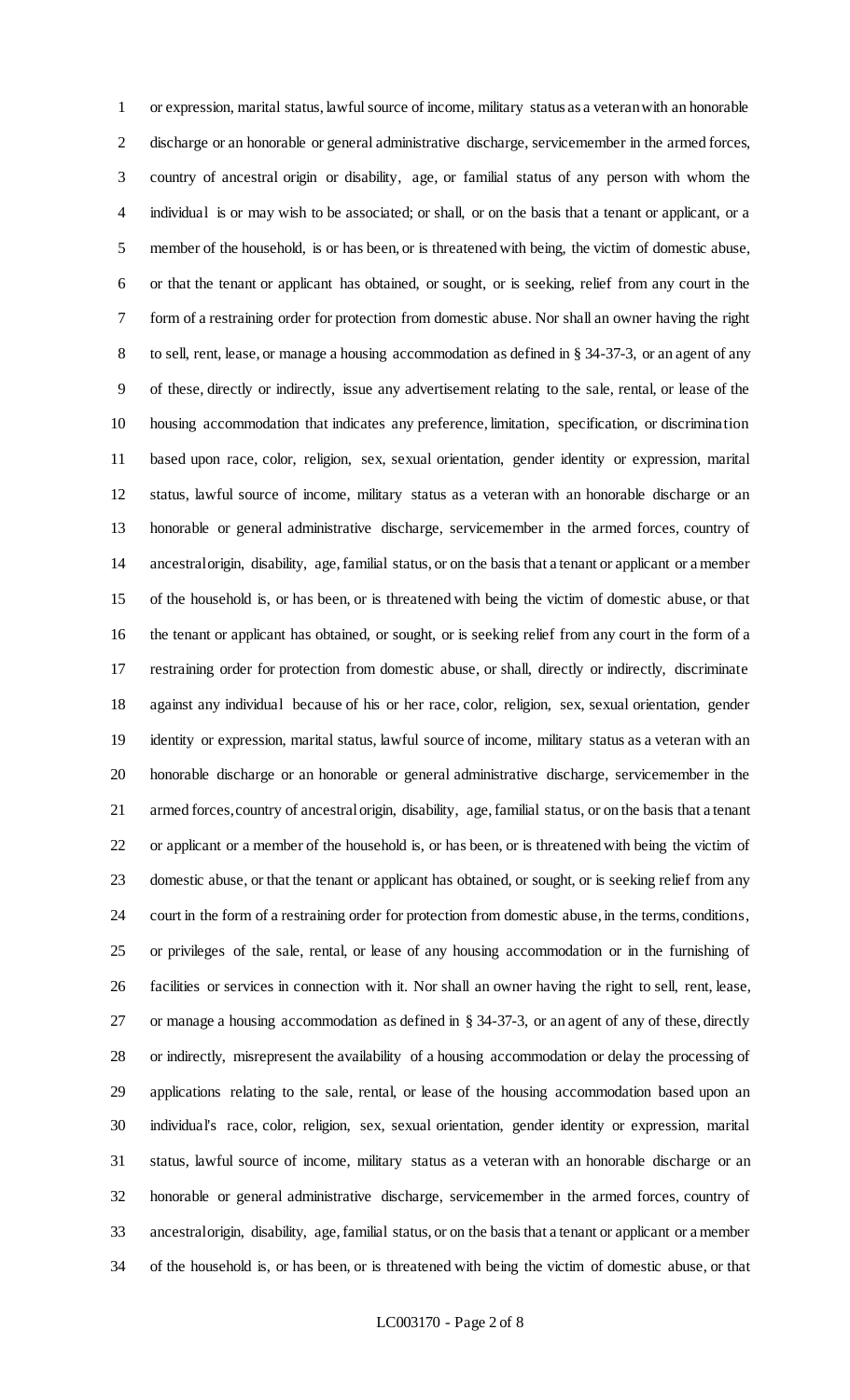the tenant or applicant has obtained, or sought, or is seeking relief from any court in the form of a restraining order for protection from domestic abuse.

 Nothing in this section shall be construed to prohibit any oral or written inquiry as to whether the prospective purchaser or tenant is eighteen (18) years of age or older, or to confirm the source, amount, and expected duration of the lawful source of income of the prospective purchaser or tenant to determine whether the prospective purchaser or tenant meets the nondiscriminatory standards and preferences or terms, conditions, limitations, or specifications permitted under subsection (c) of this section.

 (2) In order to help a seller avoid selecting a buyer based on the buyer's race, color, religion, sex, sexual orientation, national origin, marital status or familial status as prohibited by the Fair Housing Act (42 U.S.C. 3601 et seq.) and this section, a seller's agent shall reject any communication other than customary documents in a real estate transaction, including photographs, 13 provided by a buyer.

 (b) No person to whom application is made for a loan or other form of financial assistance for the acquisition, construction, rehabilitation, repair, or maintenance of any housing accommodation, whether secured or unsecured, shall directly or indirectly make or cause to be made any written or oral inquiry concerning the race, color, religion, sex, sexual orientation, gender identity or expression, marital status, military status as a veteran with an honorable discharge or an honorable or general administrative discharge, servicemember in the armed forces, country of ancestral origin, disability, age, familial status, or any express written or oral inquiry into whether a tenant or applicant or a member of the household is, or has been, or is threatened with being the victim of domestic abuse, or whether a tenant or applicant has obtained, or sought, or is seeking relief from any court in the form of a restraining order for protection from domestic abuse, of any individual seeking the financial assistance, or of existing or prospective occupants or tenants of the housing accommodation; nor shall any person to whom the application is made in the manner provided, directly or indirectly, discriminate in the terms, conditions, or privileges relating to the obtaining or use of any financial assistance against any applicant because of the race, color, religion, sex, sexual orientation, gender identity or expression, marital status, military status as a veteran with an honorable discharge or an honorable or general administrative discharge, servicemember in the armed forces, country of ancestral origin, disability, age, familial status, or on the basis that a tenant or applicant or a member of the household is, or has been, or is threatened with being the victim of domestic abuse, or that the tenant or applicant has obtained, or sought, or is seeking relief from any court in the form of a restraining order for protection from domestic abuse, of the applicant or of the existing or prospective occupants or tenants. Nothing in this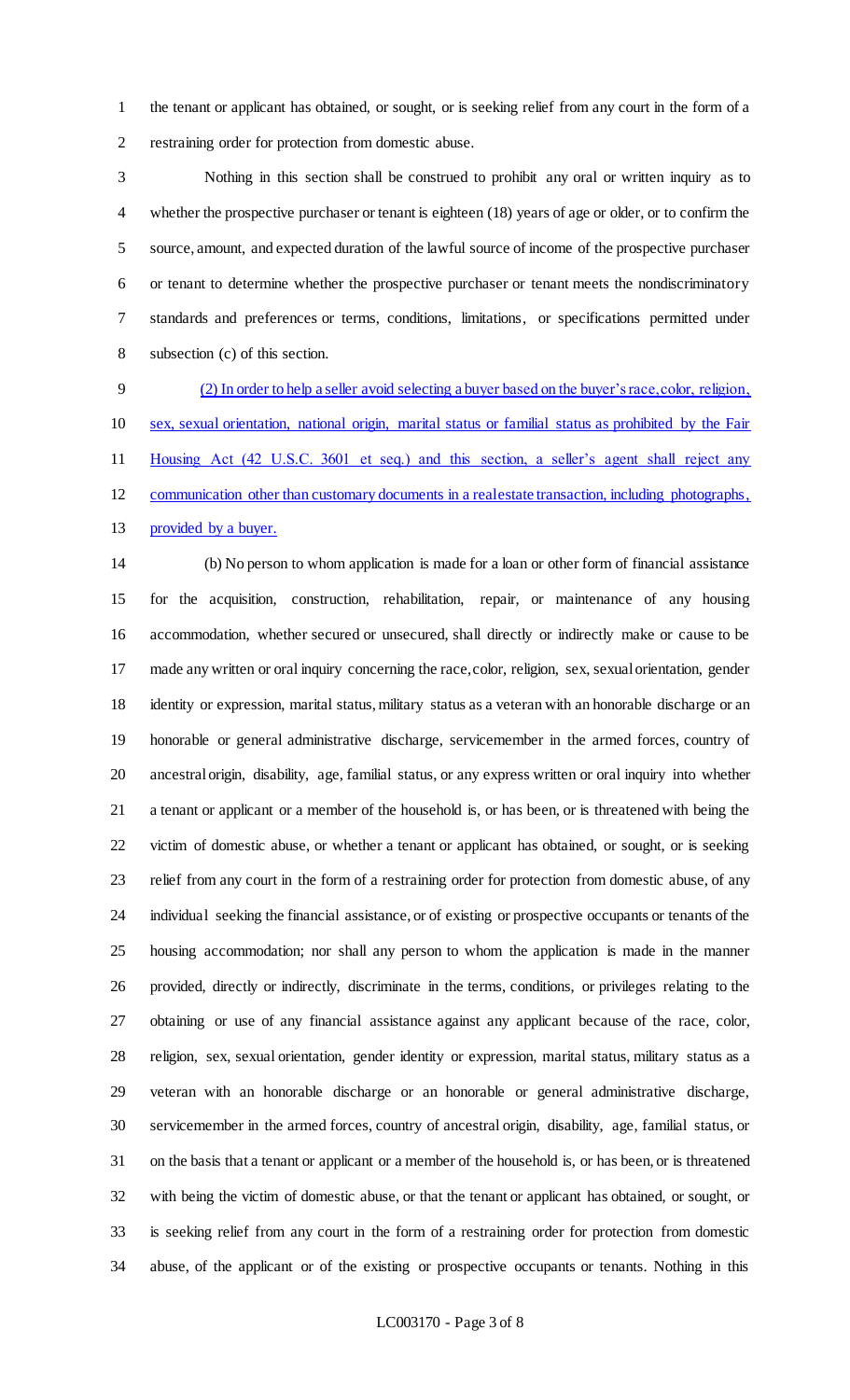subsection shall be construed to prohibit any written or oral inquiry as to whether the applicant is over the age of eighteen (18).

 (c) Nothing contained in this section shall be construed in any manner to prohibit or limit the exercise of the privilege of every person and the agent of any person having the right to sell, rent, lease, or manage a housing accommodation to establish standards and preferences and set terms, conditions, limitations, or specifications in the selling, renting, leasing, or letting thereof or in the furnishing of facilities or services in connection therewith that do not discriminate on the basis of the race, color, religion, sex, sexual orientation, gender identity or expression, marital status, lawful source of income, military status as a veteran with an honorable discharge or an honorable or general administrative discharge, servicemember in the armed forces, country of ancestral origin, disability, age, familial status, or on the basis that a tenant or applicant or a member of the household is, or has been, or is threatened with being the victim of domestic abuse, or that the tenant or applicant has obtained, or sought, or is seeking relief from any court in the form of a restraining order for protection from domestic abuse, of any prospective purchaser, lessee, tenant, or occupant thereof or on the race, color, religion, sex, sexual orientation, gender identity or expression, marital status, lawful source of income, military status as a veteran with an honorable discharge or an honorable or general administrative discharge, servicemember in the armed forces, country of ancestral origin, disability, age, or familial status of any person with whom the prospective purchaser, lessee, tenant, or occupant is or may wish to be associated. Nothing contained in this section shall be construed in any manner to prohibit or limit the exercise of the privilege of every person and the agent of any person making loans for, or offering financial assistance in, the acquisition, construction, rehabilitation, repair, or maintenance of housing accommodations to set standards and preferences, terms, conditions, limitations, or specifications for the granting of loans or financial assistance that do not discriminate on the basis of the race, color, religion, sex, sexual orientation, gender identity or expression, marital status, military status as a veteran with an honorable discharge or an honorable or general administrative discharge, servicemember in the armed forces, country of ancestral origin, disability, age, familial status, or on the basis that a tenant or applicant or a member of the household is, or has been, or is threatened with being the victim of domestic abuse, or that the tenant or applicant has obtained, or sought, or is seeking relief from any court in the form of a restraining order for protection from domestic abuse, of the applicant for the loan or financial assistance or of any existing or prospective owner, lessee, tenant, or occupant of the housing accommodation. If a landlord requires that a prospective or current tenant have a certain minimum level of income, the standard for assessing eligibility shall be based only on the portion of the rent to be paid by the tenant, taking into account the value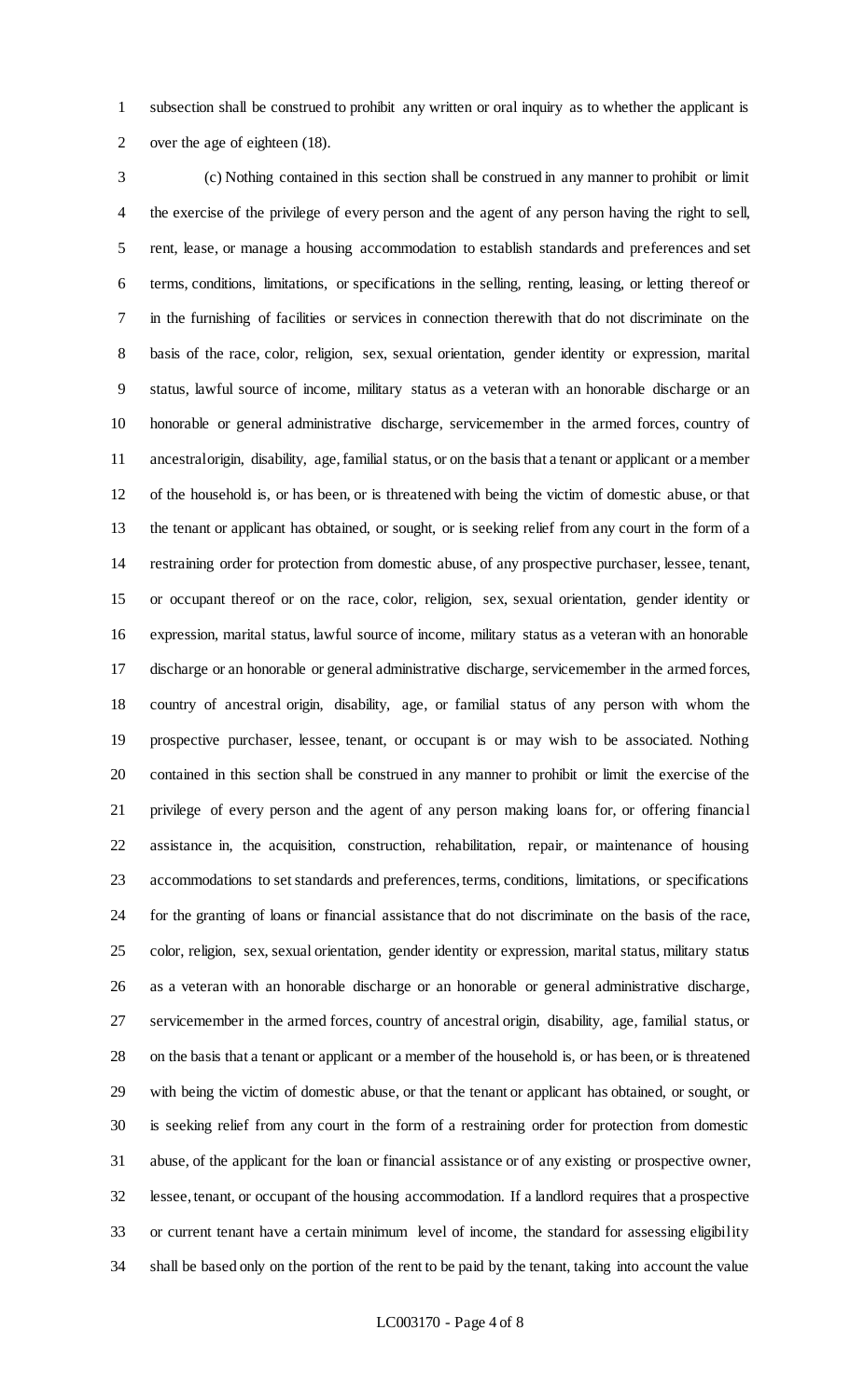of any federal, state, or local rental assistance or housing subsidy.

 (d) An owner may not refuse to allow a person with a disability to make, at his or her expense, reasonable modifications of existing premises occupied or to be occupied by the person if the modifications may be necessary to afford the person full enjoyment of the premises, except that, in the case of a rental, the owner may, where it is reasonable to do so, condition permission for a modification on the renter agreeing to restore the interior of the premises to the condition that existed before the modification, reasonable wear and tear excepted. Where it is necessary in order to ensure with reasonable certainty that funds will be available to pay for the restorations at the end of the tenancy, the landlord may negotiate as part of the restoration agreement a provision requiring 10 that the tenant pay into an interest bearing escrow account, over a reasonable period, a reasonable amount of money not to exceed the cost of the restorations. The interest in the account shall accrue to the benefit of the tenant. The restoration deposition shall be exempt from § 34-18-19(a) but will be subject to § 34-18-19(b) through (f) inclusive.

 (e)(1) An owner may not refuse to make reasonable accommodations in rules, policies, practices, or services when those accommodations may be necessary to afford an occupant with a disability equal opportunity to use and enjoy a dwelling.

 (2) Every person with a disability who has a guide dog or other personal assistive animal, or who obtains a guide dog or other personal assistive animal, shall be entitled to full and equal access to all housing accommodations provided for in this section and shall not be required to pay extra compensation for the guide dog or other personal assistive animal but shall be liable for any damage done to the premises by a guide dog or other personal assistive animal. For the purposes of this subsection, a "personal assistive animal" is an animal specifically trained by a certified animal training program to assist a person with a disability to perform independent living tasks.

 (f) Any housing accommodation of four (4) units or more constructed for first occupancy after March 13, 1991, shall be designed and constructed in such a manner that:

 (1) The public use and common use portions of the dwellings are readily accessible to and usable by persons with disabilities;

 (2) All the doors designed to allow passage into and within all premises within the dwellings are sufficiently wide to allow passage by persons with disabilities in wheelchairs;

(3) All premises within the dwellings contain the following features of adaptive design:

(i) Accessible route into and through the dwelling;

 (ii) Light switches, electrical outlets, thermostats, and other environmental controls in accessible locations;

(iii) Reinforcements in bathroom walls to allow later installation of grab bars; and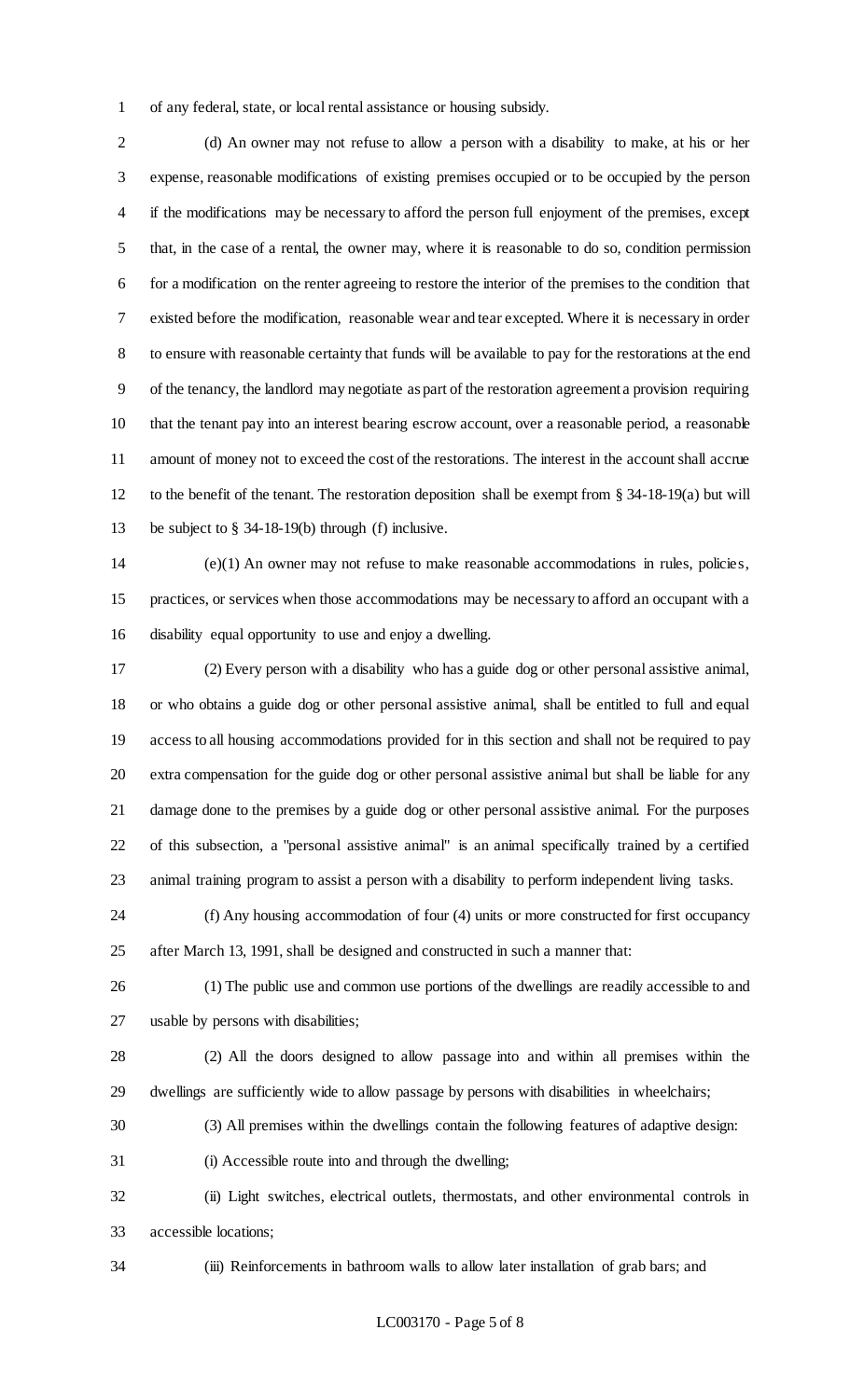(iv) Usable kitchens and bathrooms such that an individual in a wheelchair can maneuver about the space. To the extent that any state or local building codes, statutes, or ordinances are inconsistent with this section, they are hereby repealed. The state building code standards committee is hereby directed to adopt rules and regulations consistent with this section as soon as possible, but no later than September 30, 1990.

 (g) Compliance with the appropriate requirements of the state building code 14 "accessibility for individuals with disabilities for residential use groups" suffices to satisfy the requirements of subsection (f).

 (h) As used in subsection (f), the term "housing accommodation of four (4) units or more" means:

 (1) Buildings consisting of four (4) or more units if those buildings have one or more elevators; and

(2) Ground floor units in other buildings consisting of four (4) or more units.

 (i) Nothing in subsection (f) shall be construed to limit any law, statute, or regulation that requires a greater degree of accessibility to persons with disabilities.

 (j) Nothing in this section requires that a dwelling be made available to an individual whose tenancy would constitute a direct threat to the health or safety of other individuals or whose tenancy would result in substantial physical damage to the property of others.

 (k) Nothing contained in this chapter shall be construed to prohibit an owner, lessee, sublessee, or assignee from advertising or selecting a person of the same or opposite gender to rent, lease, or share the housing unit that the owner, lessee, sublessee, or assignee will occupy with the person selected.

 (l) No person shall aid, abet, incite, compel, or coerce the doing of any act declared by this section to be an unlawful housing practice; or obstruct or prevent any person from complying with the provisions of this chapter or any order issued thereunder; or attempt directly or indirectly to commit any act declared by this section to be an unlawful housing practice.

 (m) No owner; person defined in § 34-37-3(13); person to whom application is made for a loan or other form of financial assistance for the acquisition, construction, rehabilitation, repair, or maintenance of any housing accommodation, whether secured or unsecured; no financial organization governed by the provisions of title 19 or any other credit-granting commercial institution; or respondent under this chapter; or any agent of these shall discriminate in any manner against any individual because he or she has opposed any practice forbidden by this chapter, or because he or she has made a charge, testified, or assisted in any manner in any investigation, proceeding, or hearing under this chapter.

#### LC003170 - Page 6 of 8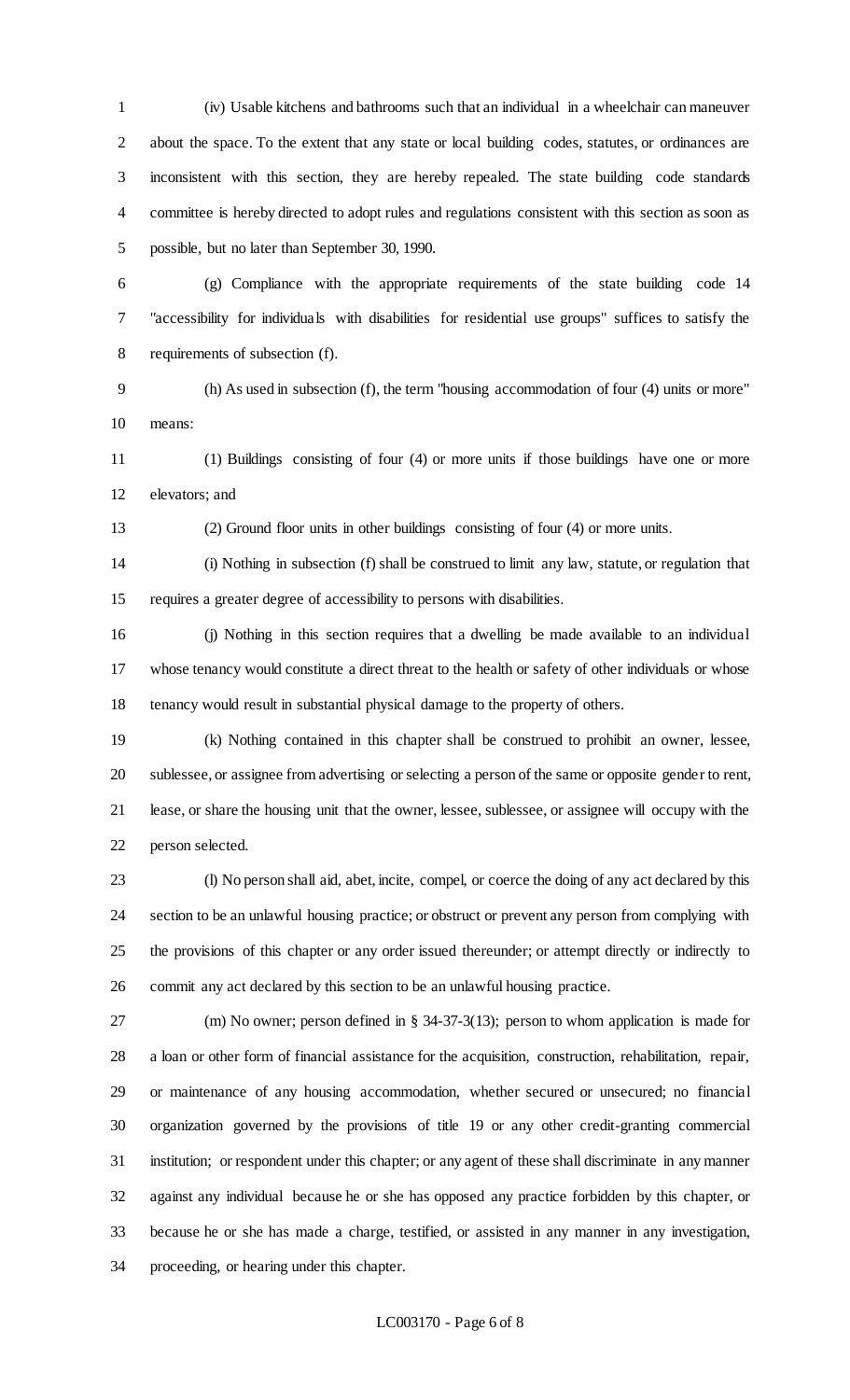- 1 (n) Nothing in this section shall prevent a landlord from proceeding with eviction action
- 2 against a tenant who fails to comply with § 34-18-24(7).
- 3 SECTION 2. This act shall take effect upon passage.

#### LC003170 ========

 $=$ 

LC003170 - Page 7 of 8